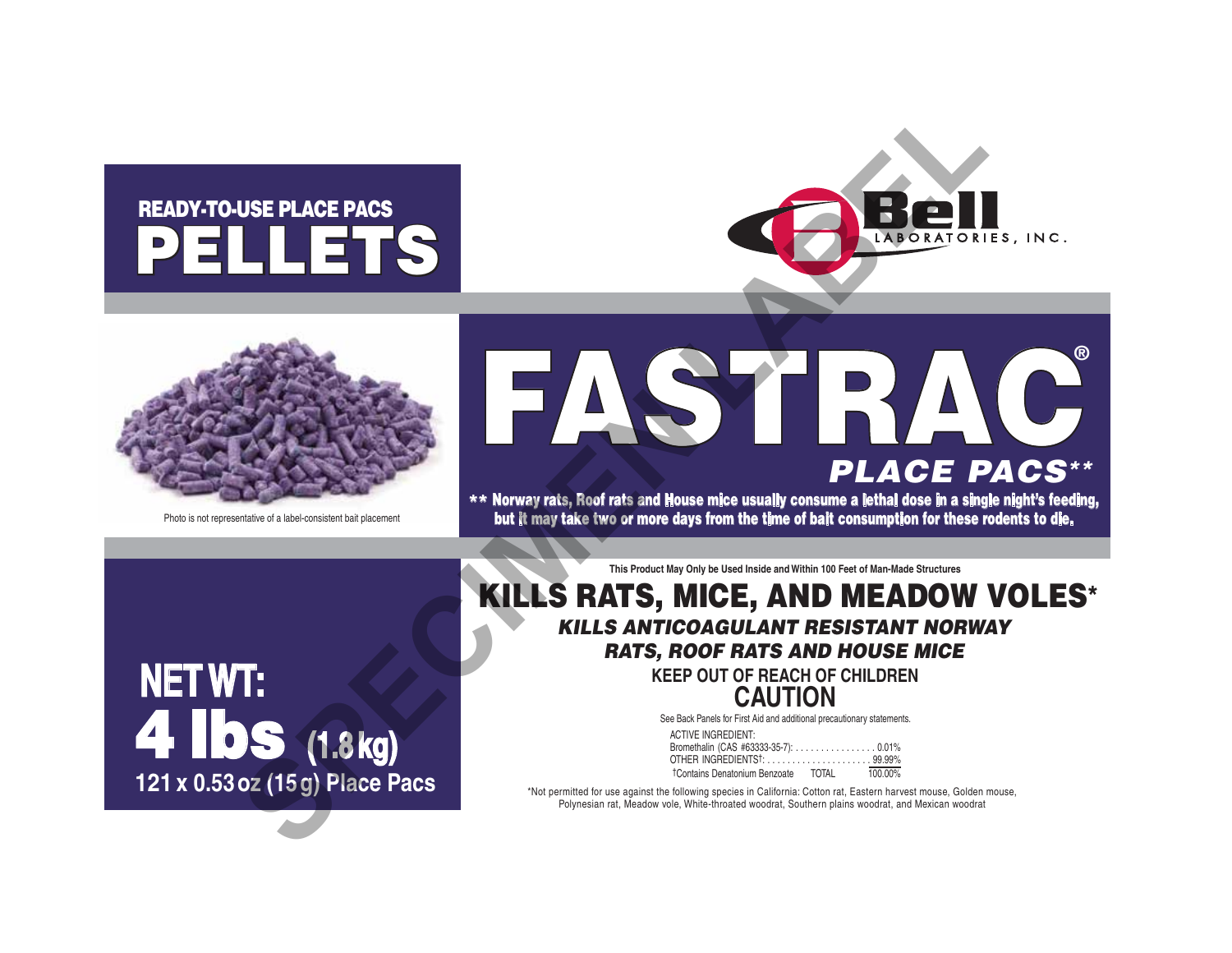#### **FIRST AID HAVE LABEL WITH YOU WHEN OBTAINING TREATMENT ADVICE**

#### **IF SWALLOWED:**

• Call a poison control center, doctor, or 1-877-854-2494 immediately for treatment advice.

• Have person sip a glass of water if able to swallow.

• Do not induce vomiting unless told to do so by the poison control center or doctor.

#### **TREATMENT FOR PET POISONING**

If an animal eats this bait, call a veterinarian at once.

#### **NOTE TO PHYSICIAN OR VETERINARIAN**

Contains the nerve poison Bromethalin. This product is not an anticoagulant type rodenticide. For humans or animals ingesting bait and/or showing poisoning signs (such as muscle tremors, loss of hind limb use, or seizures for animals), limit absorption by either emesis or gastric lavage. Sublethal symptoms, if present, would be the result of cerebral edema and should be treated accordingly through administration of an osmotic diuretic and corticosteroid.

#### **DIRECTIONS FOR USE**

It is a violation of Federal law to use this product in a manner inconsistent with its labeling.

**READ THIS LABEL:** Read this entire label and follow all use directions and use precautions. Use only for the sites, pests, and application methods described on this label.

**IMPORTANT:** Do not expose children, pets, or nontarget animals to rodenticides. To help prevent exposure: 1. Store unused product out of reach of children and pets.

- 2. Apply bait in locations out of reach of children, pets, domestic animals and nontarget wildlife, or in tamper-resistant bait stations. These stations must be resistant to destruction by dogs and by children under six years of age, and must be used in a manner that prevents such children from reaching into bait compartments and obtaining bait. If bait can be shaken from bait stations when they are lifted, units must be secured or otherwise immobilized. Stronger bait stations are needed in areas open to hoofed livestock, raccoons, bears or other potentially destructive animals, or in areas prone to vandalism.
- 3. Dispose of product container and unused, spoiled or unconsumed bait as specified on this label.

#### **Bait stations are mandatory for outdoor, above-ground use. Tamper-resistant bait stations must be used wherever children, pets, non-target mammals, or birds may have access to the bait placement location.**

**USE RESTRICTIONS:** This product may only be used to control the following rodent pests in and around man-made structures: House mouse (*Mus musculus*), Norway rat (*Rattus norvegicus*), Roof rat (*Rattus rattus*), Cotton rat\* (*Sigmodon hispidus*), Eastern harvest mouse\* (*Reithrodontomys humuli*), Golden mouse\* (*Ochrotomys nuttalli*), Polynesian rat\* (*Rattus exulans*), Meadow vole\* (*Microtus pennsylvanicus*), White-throated woodrat\* (*Neotoma albigula*), Southern plains woodrat\* (*Neotoma micropus*), and Mexican woodrat\* (*Neotoma mexicana*). This product must be used in and within 100 feet of man-made structures constructed in a manner so as to be vulnerable to commensal rodent invasions and/or to harboring or attracting rodent infestations. Examples of such structures include homes and other permanent or temporary residences, food processing facilities, industrial and commercial buildings, trash receptacles, agricultural and public buildings, transport vehicles (ships, trains, aircraft), docks and port or terminal buildings and related structures around and associated with these sites. Fence and perimeter baiting, beyond 100 feet from a structure as defined above, is prohibited. This product must not be applied directly to food or feed crops. **SPECIES TRACE AND DEPOSITED SPECIES AND DEPOSITED SPECIES AND DEPOSITED SPECIES AND DEPOSITED SPECIES AND DEPOSITED SPECIES AND DEPOSITED SPECIES AND DEPOSITED SPECIES AND DEPOSITED SPECIES AND DEPOSITED SPECIES AND DEPOS** 

Burrow baiting with Fastrac Place Pacs is prohibited.

Do not place bait near or inside ventilation duct openings. Do not contaminate water, food, feedstuffs, food or feed handling equipment, or milk or meat handling equipment or surfaces that come into direct contact with

- food. When used in USDA inspected facilities, this product must be applied in tamper-resistant bait stations.
- $\frac{1}{2}$  feed handling equipments food. When used in U.<br>To Do not broadcast bait.

# FASTRAC**®** *PLACE PACS\*\**

**\*\* Norway rats, Roof rats and House mice usually consume a lethal dose in a single night's feeding, but it may take two or more days from the time of bait consumption for these rodents to die.**

## KILLS RATS, MICE, AND MEADOW VOLES\*

*KILLS ANTICOAGULANT RESISTANT NORWAY RATS, ROOF RATS AND HOUSE MICE*

**Norway rats, Roof rats and House mice cease feeding after consuming a toxic dose.** 

| ACTIVE INGREDIENT: Bromethalin (CAS #63333-35-7): 0.01% |              |         |
|---------------------------------------------------------|--------------|---------|
|                                                         |              |         |
| <sup>†</sup> Contains Denatonium Benzoate               | <b>TOTAL</b> | 100.00% |

# **KEEP OUT OF REACH OF CHILDREN CAUTION**

See Side Panels for First Aid and additional precautionary statements.

# **STORAGE AND DISPOSAL**

Do not contaminate water, food or feed by storage or disposal.

PESTICIDE STORAGE: Store only in original container in a cool, dry place inaccessible to children and pets. Keep containers closed and away from other chemicals. **PESTICIDE DISPOSAL:** Wastes resulting from the use of this product may be placed in trash or

delivered to an approved waste disposal facility.

**CONTAINER HANDLING:** Nonrefillable container. Do not reuse or refill this container. Offer for recycling, if available. Dispose of empty container by placing in trash, at an approved disposal facility or by incineration.

WARRANTY: To the extent consistent with applicable law, seller makes no warranty, expressed or implied, concerning the use of this product other than indicated on the label. Buyer assumes all risk of use and/or handling of this material when such use and/or handling is contrary to label instructions.



EPA REG. NO.: 12455-97 Manufactured by: EPA EST. NO.: 12455-WI-1



#### **DIRECTIONS FOR USE** (Continued from other panel)

Do not sell this product in individual containers holding less than 4 pounds of bait.

SELECTION OF TREATMENT AREAS: Determine areas where rats, mice or meadow voles<sup>\*</sup> will most likely find and consume the bait. Generally, these areas are along walls, by gnawed openings, in corners and concealed places, between floors and walls, or in locations where signs of rodents have been seen. Protect bait from rain and snow. Remove as much alternative food as possible.

#### **APPLICATION DIRECTIONS:**

**Rats:** Apply 2 to 12 place pacs per placement (usually at intervals of 15 to 30 feet). Adjust the amount of bait applied to the level of rat feeding expected at each bait placement.

**Mice and Meadow Voles\*:** Apply 1 place pac per bait placement. Space placements at intervals of 8 to 12 feet in infested areas. Up to two place pacs may be used at points of extremely high mouse or meadow vole\* activity.

**Baiting Strategy:** Highest bait consumption is expected to occur on the first day or two after treatment begins. After several days, inspect the placement and replenish bait at sites where there is evidence of heavy feeding or where there is continued evidence of rodent activity.

Normally, the volume of bait consumed will be significantly less with bromethalin baits than with anticoagulant baits. Although one night's feeding will usually provide a lethal dose, maintain bait for at least one week to provide all rodents a chance to feed on the bait. Continue baiting until all signs of feeding have ceased.

FOLLOW-UP: Replace contaminated or spoiled bait immediately. Using gloves, collect and properly dispose of all dead, exposed animals and leftover bait. To discourage reinfestation, limit sources of rodent food, water, and harborage as much as possible. If reinfestation does occur, repeat treatment. Where a continuous source of infestation is present, establish permanent bait stations and replenish them as needed.

#### **PRECAUTIONARY STATEMENTS**

#### **Hazards to Humans and Domestic Animals**

**CAUTION:** Harmful if swallowed. Keep away from children, domestic animals and pets. All handlers (including applicators) must wear shoes plus socks, and gloves. Any person who retrieves carcasses or unused bait following application of this product must wear gloves.

#### **User Safety Requirements**

Follow manufacturer's instructions for cleaning/maintaining PPE. If no such instructions for washables exist, use detergent and hot water. Keep and wash PPE separately from other laundry. Remove PPE immediately after handling this product. Wash the outside of gloves before removing them. As soon as possible, wash hands thoroughly after applying bait and before eating, drinking, chewing gum, using tobacco or using the toilet and change into clean clothing.

#### **ENVIRONMENTAL HAZARDS**

This product is extremely toxic to mammals and birds. Dogs and other predatory and scavenging mammals and birds might be poisoned if they feed upon animals that have eaten this bait. Do not apply directly to water, or to areas where surface water is present or to intertidal areas below the mean high water mark. Runoff also may be hazardous to aquatic organisms in water adjacent to treated areas. Do not contaminate water when disposing of equipment wash water or rinsate.

\*Not permitted for use against the following species in California: Cotton rat, Eastern harvest mouse, Golden mouse, Polynesian rat, Meadow vole, White-throated woodrat, Southern plains woodrat, and Mexican woodrat.

030416/08-15